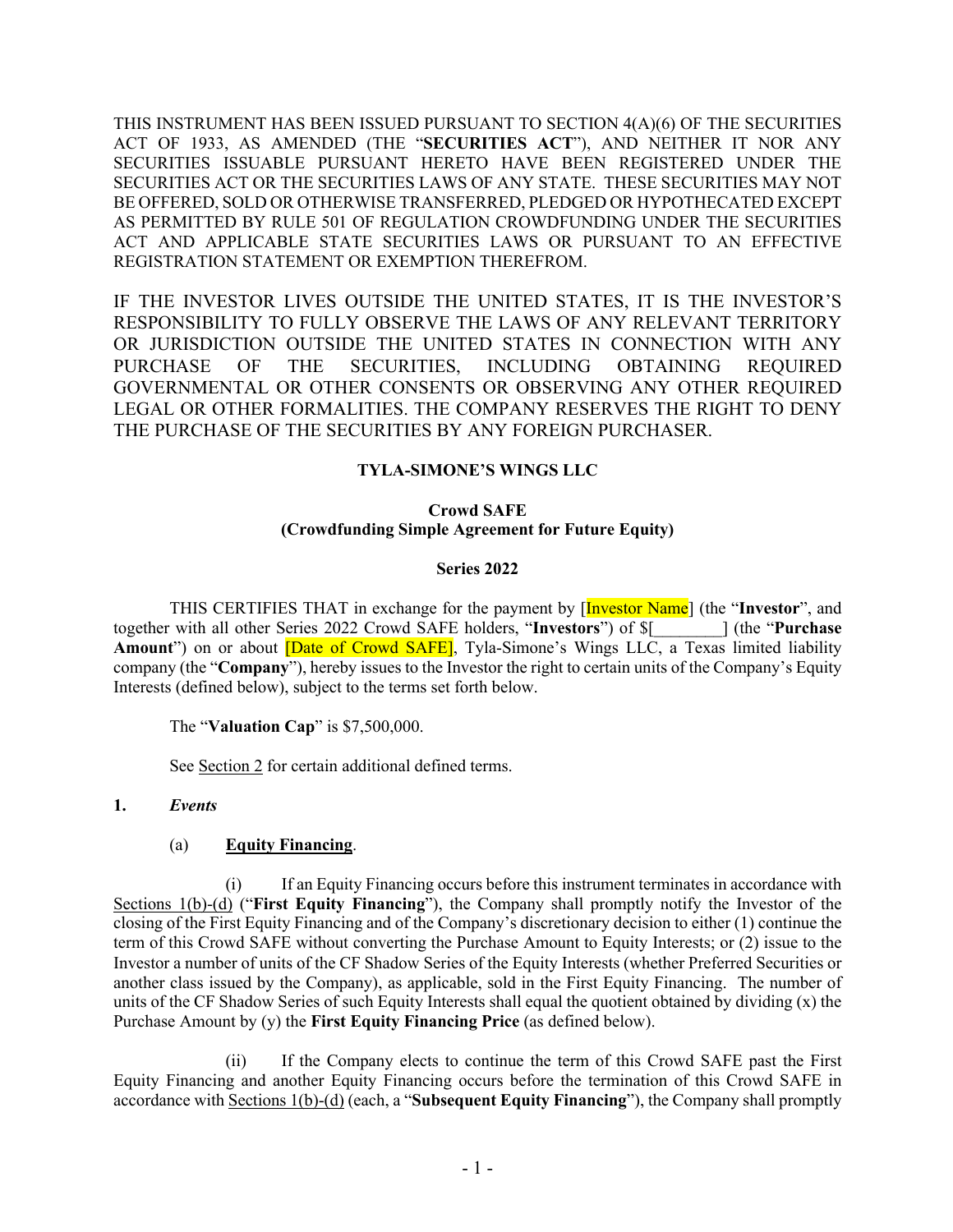notify the Investor of the closing of the Subsequent Equity Financing and of the Company's discretionary decision to either (1) continue the term of this Crowd SAFE without converting the Investor's Purchase Amount to Equity Interests; or (2) issue to the Investor a number of units of the CF Shadow Series of the Equity Interests (whether Preferred Securities or another class issued by the Company) sold in the Subsequent Equity Financing. The number of units of the CF Shadow Series of such Equity Interests shall equal to the quotient obtained by dividing (x) the Purchase Amount by (y) the First Equity Financing Price.

## (b) **Liquidity Event**.

(i) If there is a Liquidity Event before the termination of this instrument and before any Equity Financing, the Investor must select, at its option, within thirty (30) days of receiving notice (whether actual or constructive), either (1) to receive a cash payment equal to the Purchase Amount (or a lesser amount as described below) or (2) to receive from the Company a number of units of Common Securities equal to the Purchase Amount (or a lesser amount as described below) divided by the Liquidity Price.

(ii) If there is a Liquidity Event after one or more Equity Financings have occurred but before the termination of this instrument, the Investor must select, at its option, within thirty (30) days of receiving notice (whether actual or constructive), either (1) to receive a cash payment equal to the Purchase Amount (or a lesser amount as described below) or (2) to receive from the Company a number of units of the most recent issued Equity Interests (whether Preferred Securities or another class issued by the Company) equal to the Purchase Amount divided by the First Equity Financing Price. Units of Equity Interests granted in connection therewith shall have the same liquidation rights and preferences as the units of Equity Interests issued in connection with the Company's most recent Equity Financing.

(iii) If there are not enough funds to pay the Investor and holders of other Crowd SAFEs (collectively, the "**Cash-Out Investors**") in full, then all of the Company's available funds will be distributed with equal priority and pro rata among the Cash-Out Investors in proportion to their Purchase Amounts. In connection with this Section 1(b), the Purchase Amount (or a lesser amount as described below) will be due and payable by the Company to the Investor immediately prior to, or concurrent with, the consummation of the Liquidity Event.

Notwithstanding Sections  $1(b)(i)(2)$  or  $1(b)(ii)(2)$ , if the Company's managers (or board of directors if the Company is a corporation) determines in good faith that delivery of Equity Interests to the Investor pursuant to Section  $1(b)(i)(2)$  or Section  $1(b)(ii)(2)$  would violate applicable law, rule or regulation, then the Company shall deliver to Investor in lieu thereof, a cash payment equal to the fair market value of such Equity Interests, as determined in good faith by the Company's manager(s) (or board of directors if the Company becomes a corporation).

(c) **Dissolution Event**. If there is a Dissolution Event before this instrument terminates in accordance with Sections 1(a) or 1(b), subject to the preferences applicable to any series of Preferred Securities, the Company will distribute its entire assets legally available for distribution with equal priority among the (i) Investors (on an as converted basis based on a valuation of Common Securities as determined in good faith by the Company's manager(s) (or board of directors if the Company becomes a corporation) at the time of Dissolution Event), (ii) all other holders of instruments sharing in the assets of the Company at the same priority as holders of Common Securities upon a Dissolution Event and (iii) and all holders of Common Securities.

(d) **Termination**. This instrument will terminate (without relieving the Company or the Investor of any obligations arising from a prior breach of or non-compliance with this instrument) upon the earlier to occur: (i) the issuance of units, whether in Equity Interests or in the CF Shadow Series or Common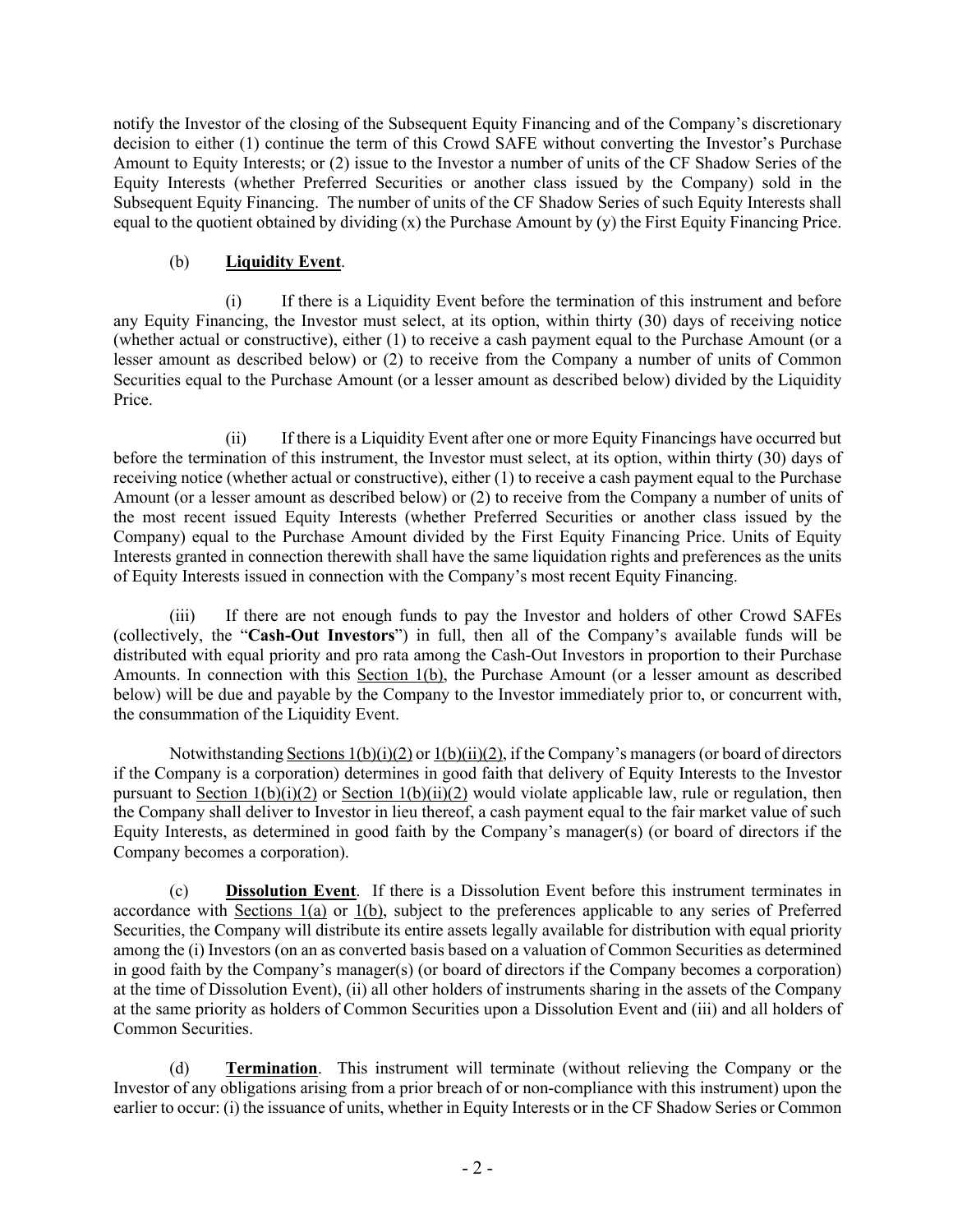Securities to the Investor pursuant to Section  $1(a)$  or Section  $1(b)$ ; or (ii) the payment, or setting aside for payment, of amounts due to the Investor pursuant to Sections 1(b) or 1(c).

### **2.** *Definitions*

"**CF Shadow Series**" shall mean a non-voting series of Equity Interests that is otherwise identical in all respects to the units of Equity Interests (whether Preferred Securities or another class issued by the Company) issued in the relevant Equity Financing (e.g*.*, if the Company sells Series A Preferred Securities in an Equity Financing, the Shadow Series would be Series A-CF Preferred Securities), except that:

- (i) CF Shadow Series members shall have no voting rights and shall not be entitled to vote on any matter that is submitted to a vote or for the consent of the members of the Company; and
- (ii) CF Shadow Series members have no information or inspection rights, except with respect to such rights deemed not waivable by laws.

"**Change of Control**" means (i) a transaction or series of related transactions in which any "person" or "group" (within the meaning of Sections 13(d) and 14(d) of the Securities Exchange Act of 1934, as amended), becomes the "beneficial owner" (as defined in Rule 13d-3 under the Securities Exchange Act of 1934, as amended), directly or indirectly, of more than 50% of the outstanding voting securities of the Company having the right to vote for the election of members of the Company's board of directors or manager(s), (ii) any reorganization, merger or consolidation of the Company, other than a transaction or series of related transactions in which the holders of the voting securities of the Company outstanding immediately prior to such transaction or series of related transactions retain, immediately after such transaction or series of related transactions, at least a majority of the total voting power represented by the outstanding voting securities of the Company or such other surviving or resulting entity or (iii) a sale, lease or other disposition of all or substantially all of the assets of the Company.

"**Common Securities**" means common limited liability company membership units of the Company or common stock of the Company, if the Company is restructured as a corporation, including the securities issuable upon the conversion of this instrument pursuant to Section 1(a) or 1(b). For purposes of this Crowd SAFE, "common limited liability company membership units" refers to those interests in the Company that, as of the relevant event, would be last to receive a repayment of all capital contributions made in respect of such interests.

"**Dissolution Event**" means (i) a voluntary termination of operations, (ii) a general assignment for the benefit of the Company's creditors, (iii) the commencement of a case (whether voluntary or involuntary) seeking relief under Title 11 of the United States Code (the "Bankruptcy Code"), or (iv) any other liquidation, dissolution or winding up of the Company (excluding a Liquidity Event), whether voluntary or involuntary.

"**Equity Financing**" shall mean the next sale (or series of related sales) by the Company of its Equity Interests to one or more third parties following the date of this instrument from which the Company receives gross proceeds of not less than \$1,000,000 cash or cash equivalent (excluding the conversion of any instruments convertible into or exercisable or exchangeable for Equity Interests, such as SAFEs or convertible promissory notes) with the principal purpose of raising capital.

"**Equity Interests**" shall mean Common Securities, Preferred Securities, any other capital or profits interest of the Company or any securities convertible into, exchangeable for or conferring the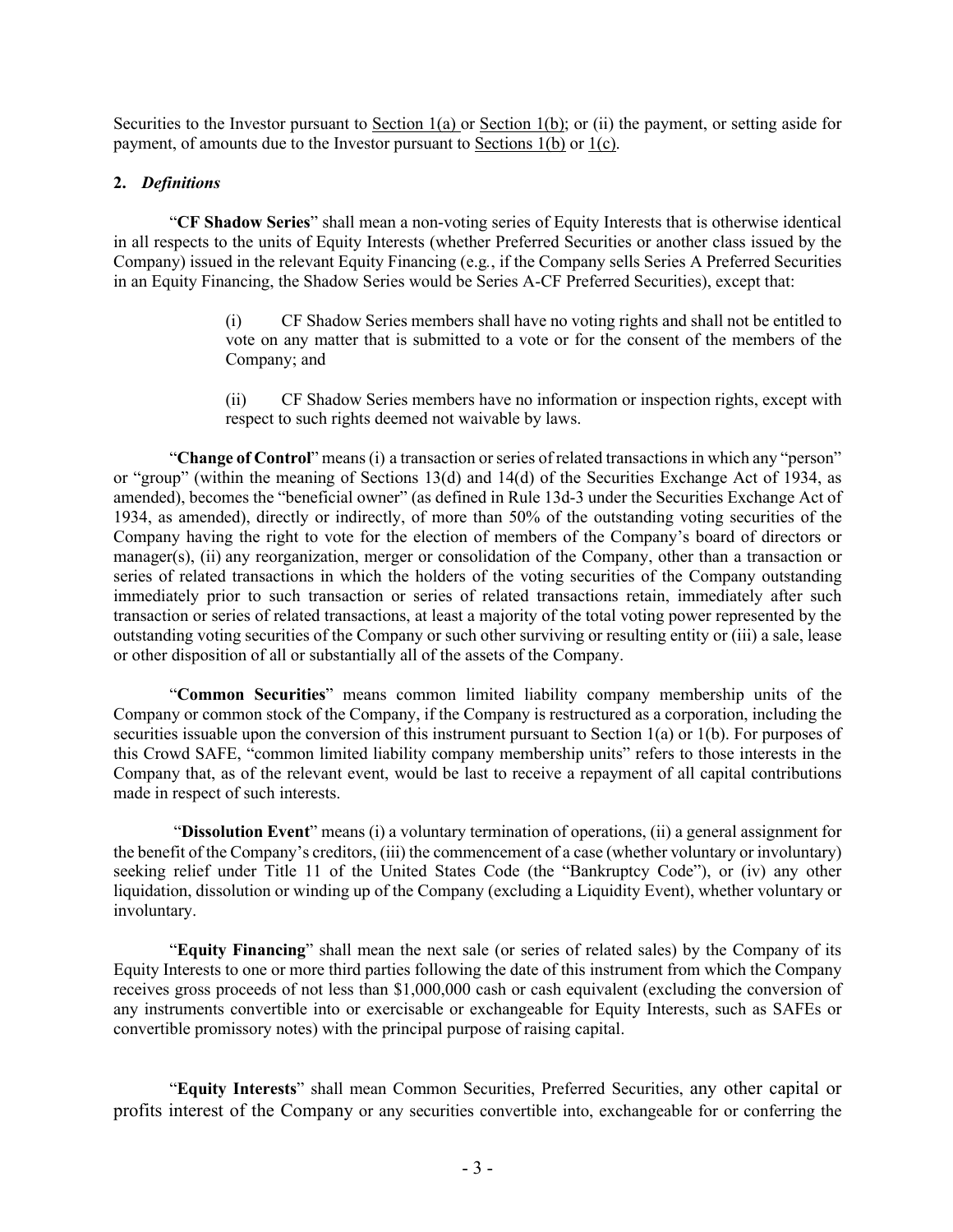right to purchase (with or without additional consideration) Common Securities or Preferred Securities, except in each case, (i) any security granted, issued and/or sold by the Company to any director, officer, employee, advisor or consultant of the Company in such capacity for the primary purpose of soliciting or retaining his, her or its services, (ii) any convertible promissory notes issued by the Company, and (iii) any SAFEs issued.

"**First Equity Financing Price**" shall mean (x) if the pre-money valuation of the Company immediately prior to the First Equity Financing is less than or equal to the Valuation Cap, the lowest price per share of the Equity Securities sold in the First Equity Financing or (y) if the pre-money valuation of the Company immediately prior to the First Equity Financing is greater than the Valuation Cap, the SAFE Price.

"**Fully Diluted Capitalization**" shall mean the aggregate number, as of immediately prior to the First Equity Financing, of issued and outstanding units of Equity Interests, assuming full conversion or exercise of all convertible and exercisable securities then outstanding, including units of convertible Preferred Securities and all outstanding vested or unvested options or warrants to purchase Equity Interests, but excluding (i) the issuance of all units of Equity Interests reserved and available for future issuance under any of the Company's existing equity incentive plans, (ii) convertible promissory notes issued by the Company, (iii) any SAFEs, and (iv) any equity securities that are issuable upon conversion of any outstanding convertible promissory notes or SAFEs.

"**Intermediary**" means OpenDeal Portal LLC, a registered securities crowdfunding portal CRD#283874, or a qualified successor.

"**IPO**" means: (A) the completion of an underwritten initial public offering of Equity Interests by the Company pursuant to: (I) a final prospectus for which a receipt is issued by a securities commission of the United States or of a province of Canada, or (II) a registration statement which has been filed with the United States Securities and Exchange Commission and is declared effective to enable the sale of Equity Interests by the Company to the public, which in each case results in such equity securities being listed and posted for trading or quoted on a recognized exchange; (B) the Company's initial listing of its Equity Interests (other than shares of Equity Interests not eligible for resale under Rule 144 under the Securities Act) on a national securities exchange by means of an effective registration statement on Form S-1 filed by the Company with the SEC that registers shares of existing equity interests of the Company for resale, as approved by the Company's managers, where such listing shall not be deemed to be an underwritten offering and shall not involve any underwriting services; or (C) the completion of a reverse merger or takeover whereby an entity (I) whose securities are listed and posted for trading or quoted on a recognized exchange, or (II) is a reporting issuer in the United States or the equivalent in any foreign jurisdiction, acquires all of the issued and outstanding Equity Interests of the Company.

"**Liquidity Capitalization**" means the number, as of immediately prior to the Liquidity Event, of units of the Company's Equity Interests (on an as-converted basis) outstanding, assuming exercise or conversion of all outstanding vested and unvested options, warrants and other convertible securities, but excluding: (i) units of Equity Interests reserved and available for future grant under any equity incentive or similar plan; (ii) any SAFEs; (iii) convertible promissory notes; and (iv) any equity securities that are issuable upon conversion of any outstanding convertible promissory notes or SAFEs.

"**Liquidity Event**" means a Change of Control or an IPO.

"**Liquidity Price**" means the price per unit equal to (x) the Valuation Cap divided by (y) the Liquidity Capitalization.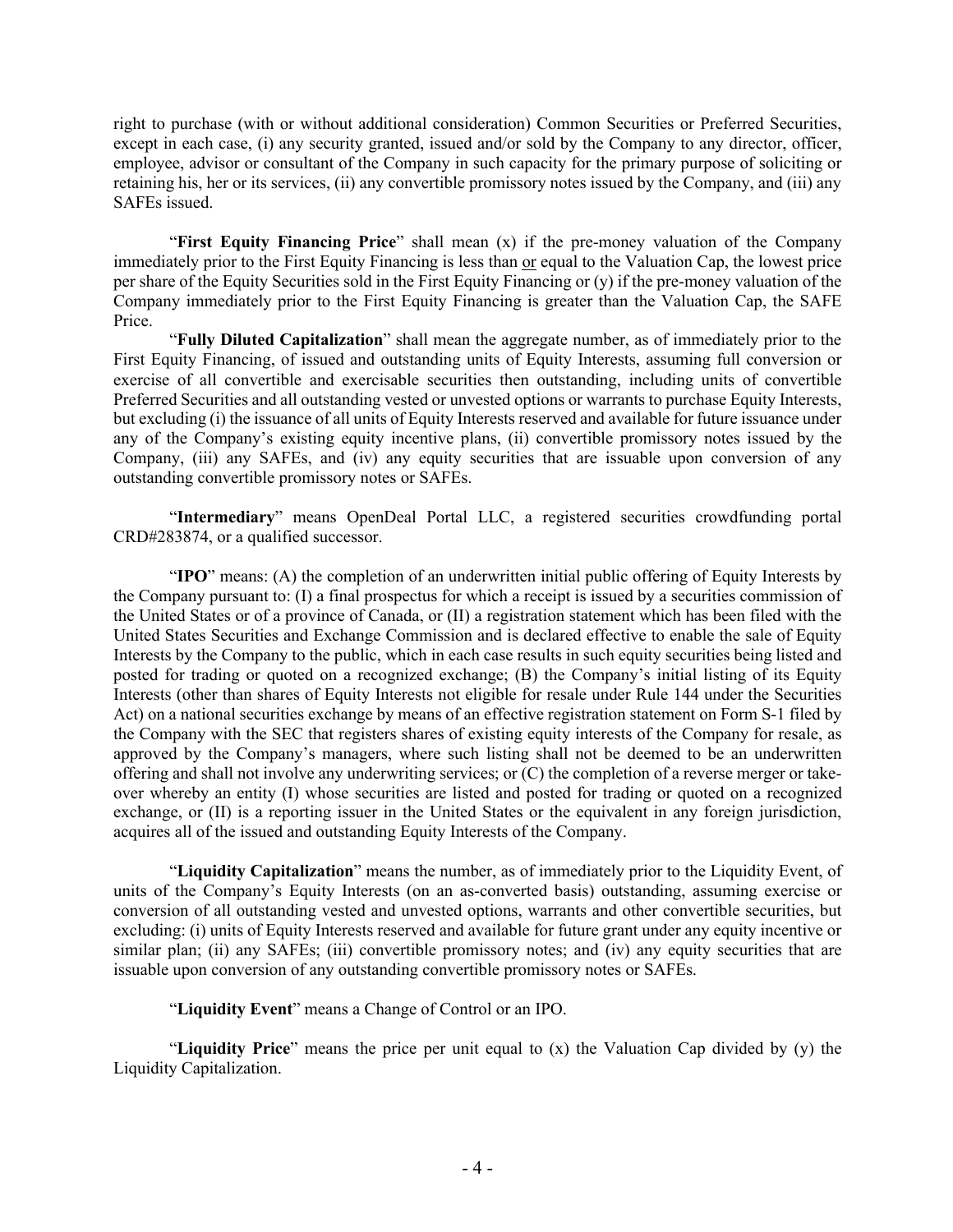"**Lock-up Period**" means the period commencing on the date of the final prospectus relating to the Company's IPO, and ending on the date specified by the Company and the managing underwriter(s). Such period shall not exceed one hundred eighty (180) days, or such other period as may be requested by the Company or an underwriter to accommodate regulatory restrictions on (i) the publication or other distribution of research reports, and (ii) analyst recommendations and opinions.

"**Preferred Securities**" means the preferred limited liability company membership units of the Company or preferred stock of the Company, if the Company is restructured as a corporation.

"**Regulation CF**" means Regulation Crowdfunding promulgated under the Securities Act.

"**SAFE**" means any simple agreement for future equity (or other similar agreement), including a Crowd SAFE, which is issued by the Company for bona fide financing purposes and which may convert into Equity Interests in accordance with its terms.

"**SAFE Price**" means the price per unit equal to (x) the Valuation Cap divided by (y) the Fully Diluted Capitalization.

## **3.** *Company Representations*

The Company is a limited liability company duly organized, validly existing and in good standing under the laws of the state of its organization, and has the power and authority to own, lease and operate its properties and carry on its business as now conducted.

(b) The execution, delivery and performance by the Company of this instrument is within the power of the Company and, other than with respect to the actions to be taken when equity is to be issued to the Investor, has been duly authorized by all necessary actions on the part of the Company. This instrument constitutes a legal, valid and binding obligation of the Company, enforceable against the Company in accordance with its terms, except as limited by bankruptcy, insolvency or other laws of general application relating to or affecting the enforcement of creditors' rights generally and general principles of equity. To the knowledge of the Company, it is not in violation of (i) its current charter or bylaws; (ii) any material statute, rule or regulation applicable to the Company; or (iii) any material indenture or contract to which the Company is a party or by which it is bound, where, in each case, such violation or default, individually, or together with all such violations or defaults, could reasonably be expected to have a material adverse effect on the Company.

(c) The performance and consummation of the transactions contemplated by this instrument do not and will not: (i) violate any material judgment, statute, rule or regulation applicable to the Company; (ii) result in the acceleration of any material indenture or contract to which the Company is a party or by which it is bound; or (iii) result in the creation or imposition of any lien upon any property, asset or revenue of the Company or the suspension, forfeiture, or nonrenewal of any material permit, license or authorization applicable to the Company, its business or operations.

(d) No consents or approvals are required in connection with the performance of this instrument, other than: (i) approvals from the Company's members or board of managers; (ii) any qualifications or filings under applicable securities laws; and (iii) necessary corporate approvals for the authorization of units of CF Shadow Series issuable pursuant to Section 1.

(e) If the Company, prior to the conversion of this instrument, is restructured as a corporation, then it shall reserve from its authorized but unissued shares of Equity Interests for issuance and delivery upon the conversion of this instrument, such number of shares of the Equity Interests as necessary to effect the conversion contemplated by this instrument, and, from time to time, will take all steps necessary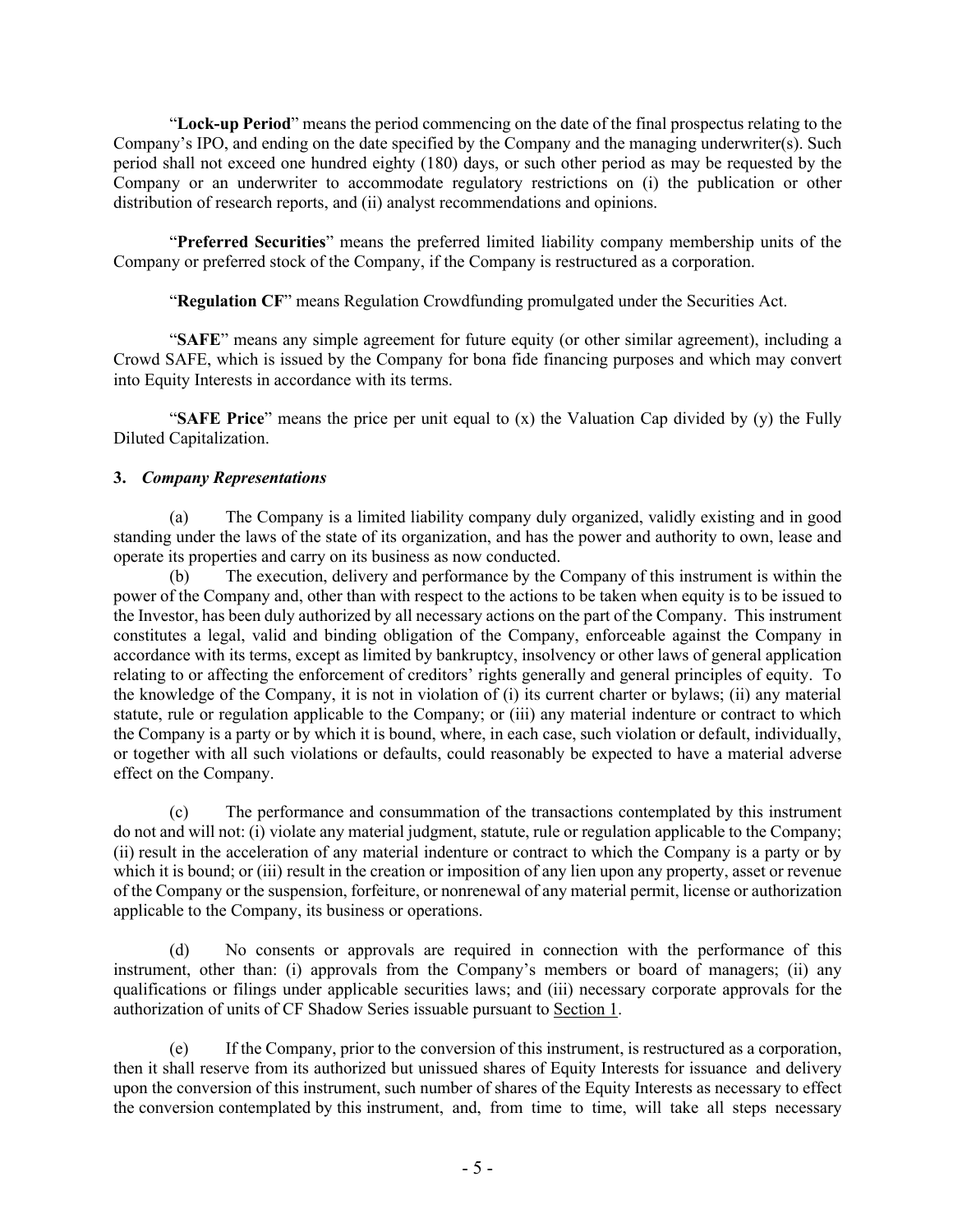to amend its charter to provide sufficient authorized numbers of shares of the Equity Interests issuable upon the conversion of this instrument. All such shares shall be duly authorized, and when issued upon any such conversion, shall be validly issued, fully paid and non-assessable, free and clear of all liens, security interests, charges and other encumbrances or restrictions on sale and free and clear of all preemptive rights, except encumbrances or restrictions arising under federal or state securities laws.

(f) The Company is (i) not required to file reports pursuant to Section 13 or Section 15(d) of the Exchange Act, (ii) not an investment company as defined in Section 3 of the Investment Company Act of 1940 (the "**Investment Company Act**"), and is not excluded from the definition of investment company by Section 3(b) or Section 3(c) of the Investment Company Act, (iii) not disqualified from selling securities under Rule 503(a) of Regulation CF, (iv) not barred from selling securities under Section  $4(a)(6)$  of the Securities Act due to a failure to make timely annual report filings, (vi) not planning to engage in a merger or acquisition with an unidentified company or companies, and (vii) organized under, and subject to, the laws of a state or territory of the United States or the District of Columbia.

(g) The Company has, or will shortly after the issuance of this instrument, engage a transfer agent registered with the U.S. Securities and Exchange Commission to act as the sole registrar and transfer agent for the Company with respect to the Crowd SAFE.

# **4.** *Investor Representations*

(a) The Investor has full legal capacity, power and authority to execute and deliver this instrument and to perform its obligations hereunder. This instrument constitutes a valid and binding obligation of the Investor, enforceable in accordance with its terms, except as limited by bankruptcy, insolvency or other laws of general application relating to or affecting the enforcement of creditors' rights generally and general principles of equity.

(b) The Investor has been advised that this instrument and the underlying securities have not been registered under the Securities Act or any state securities laws and are offered and sold hereby pursuant to Section 4(a)(6) of the Securities Act. The Investor understands that neither this instrument nor the underlying securities may be resold or otherwise transferred unless they are registered under the Securities Act and applicable state securities laws or pursuant to Rule 501 of Regulation CF, in which case certain state transfer restrictions may apply.

(c) The Investor is purchasing this instrument and the securities to be acquired by the Investor hereunder for its own account for investment, not as a nominee or agent, and not with a view to, or for resale in connection with, the distribution thereof, and the Investor has no present intention of selling, granting any participation in, or otherwise distributing the same. The Investor understands that the Securities have not been, and will not be, registered under the Securities Act or any state securities laws, by reason of specific exemptions under the provisions thereof which depend upon, among other things, the bona fide nature of the investment intent and the accuracy of each Investor's representations as expressed herein.

(d) The Investor acknowledges, and is purchasing this instrument in compliance with, the investment limitations set forth in Rule  $100(a)(2)$  of Regulation CF, promulgated under Section  $4(a)(6)(B)$ of the Securities Act.

(e) The Investor acknowledges that the Investor has received all the information the Investor has requested from the Company and the Investor considers necessary or appropriate for deciding whether to acquire this instrument and the underlying securities, and the Investor represents that the Investor has had an opportunity to ask questions and receive answers from the Company regarding the terms and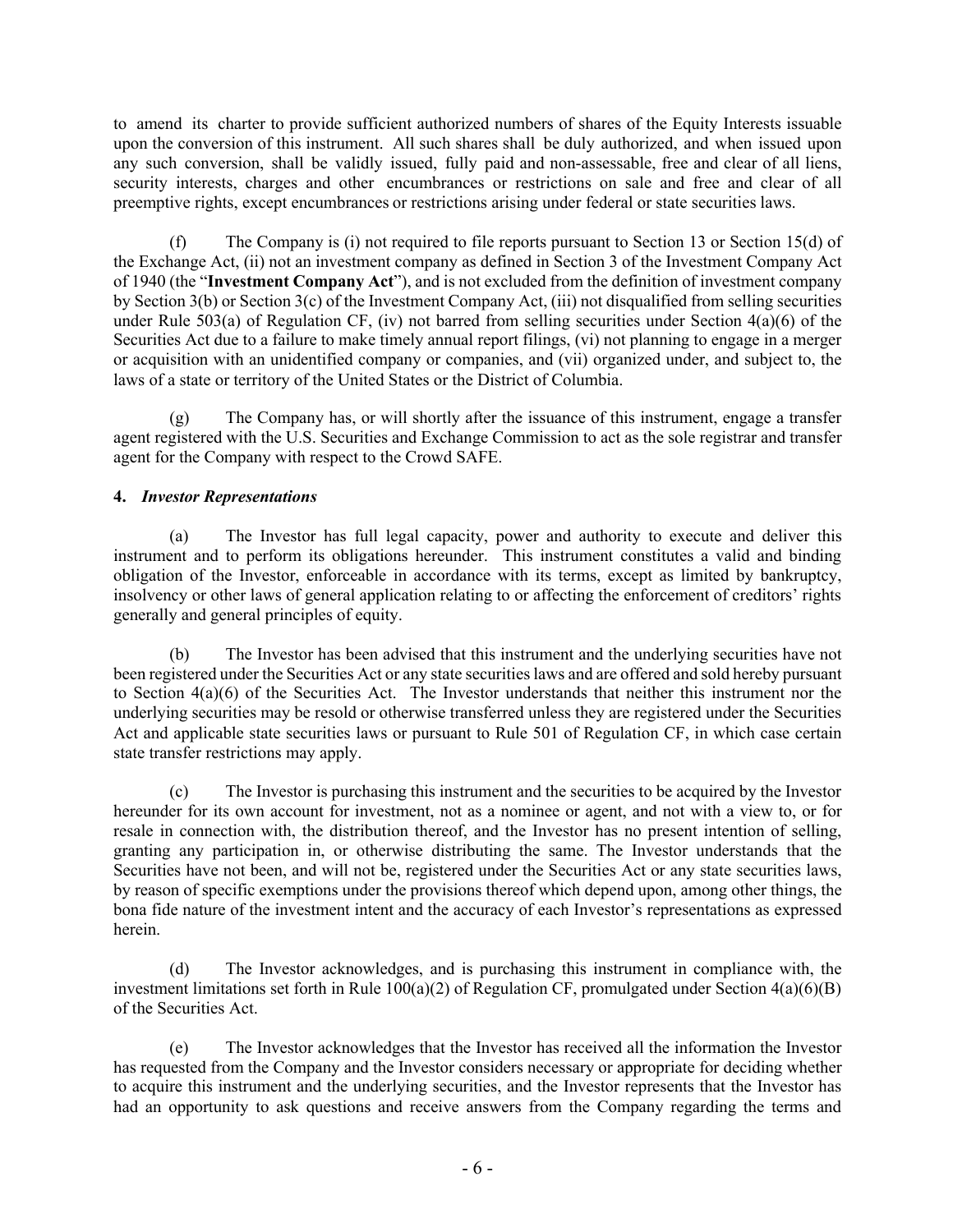conditions of this instrument and the underlying securities and to obtain any additional information necessary to verify the accuracy of the information given to the Investor. In deciding to purchase this instrument, the Investor is not relying on the advice or recommendations of the Company or of the Intermediary and the Investor has made its own independent decision that an investment in this instrument and the underlying securities is suitable and appropriate for the Investor. The Investor understands that no federal or state agency has passed upon the merits or risks of an investment in this instrument and the underlying securities or made any finding or determination concerning the fairness or advisability of this investment.

(f) The Investor understands and acknowledges that as a Crowd SAFE investor, the Investor shall have no voting, information or inspection rights, aside from any disclosure requirements the Company is required to make under relevant securities regulations.

(g) The Investor understands that no public market now exists for any of the securities issued by the Company, and that the Company has made no assurances that a public market will ever exist for this instrument and the securities to be acquired by the Investor hereunder.

(h) The Investor is not (i) a citizen or resident of a geographic area in which the purchase or holding of the Crowd SAFE and the underlying securities is prohibited by applicable law, decree, regulation, treaty, or administrative act, (ii) a citizen or resident of, or located in, a geographic area that is subject to U.S. or other applicable sanctions or embargoes, or (iii) an individual, or an individual employed by or associated with an entity, identified on the U.S. Department of Commerce's Denied Persons or Entity List, the U.S. Department of Treasury's Specially Designated Nationals List, the U.S. Department of State's Debarred Parties List or other applicable sanctions lists. Investor hereby represents and agrees that if Investor's country of residence or other circumstances change such that the above representations are no longer accurate, Investor will immediately notify Company. Investor further represents and warrants that it will not knowingly sell or otherwise transfer any interest in the Crowd SAFE or the underlying securities to a party subject to U.S. or other applicable sanctions.

(i) If the Investor is not a United States person (as defined by Section  $7701(a)(30)$  of the Internal Revenue Code of 1986, as amended), the Investor hereby represents that it has satisfied itself as to the full observance of the laws of its jurisdiction in connection with any invitation, subscription and payment for, and continued ownership of, its beneficial interest in the Crowd SAFE and the underlying securities will not violate any applicable securities or other laws of the Investor's jurisdiction, including (i) the legal requirements within its jurisdiction for the subscription and the purchase of its beneficial interest in the Crowd SAFE; (ii) any foreign exchange restrictions applicable to such subscription and purchase; (iii) any governmental or other consents that may need to be obtained; and (iv) the income tax and other tax consequences, if any, that may be relevant to the purchase, holding, conversion, redemption, sale, or transfer of its beneficial interest in the Crowd SAFE and the underlying securities. The Investor acknowledges that the Company has taken no action in foreign jurisdictions with respect to the Crowd SAFE (and the Investor's beneficial interest therein) and the underlying securities.

(j) If the Investor is a corporate entity: (i) such corporate entity is duly incorporated, validly existing and in good standing under the laws of the state of its incorporation, and has the power and authority to enter into this Crowd SAFE; (ii) the execution, delivery and performance by the Investor of the Crowd SAFE is within the power of the Investor and has been duly authorized by all necessary actions on the part of the Investor; (iii) to the knowledge of the Investor, it is not in violation of its current charter or bylaws, any material statute, rule or regulation applicable to the Investor; and (iv) the performance this Crowd SAFE does not and will not violate any material judgment, statute, rule or regulation applicable to the Investor; result in the acceleration of any material indenture or contract to which the Investor is a party or by which it is bound, or otherwise result in the creation or imposition of any lien upon the Purchase Amount.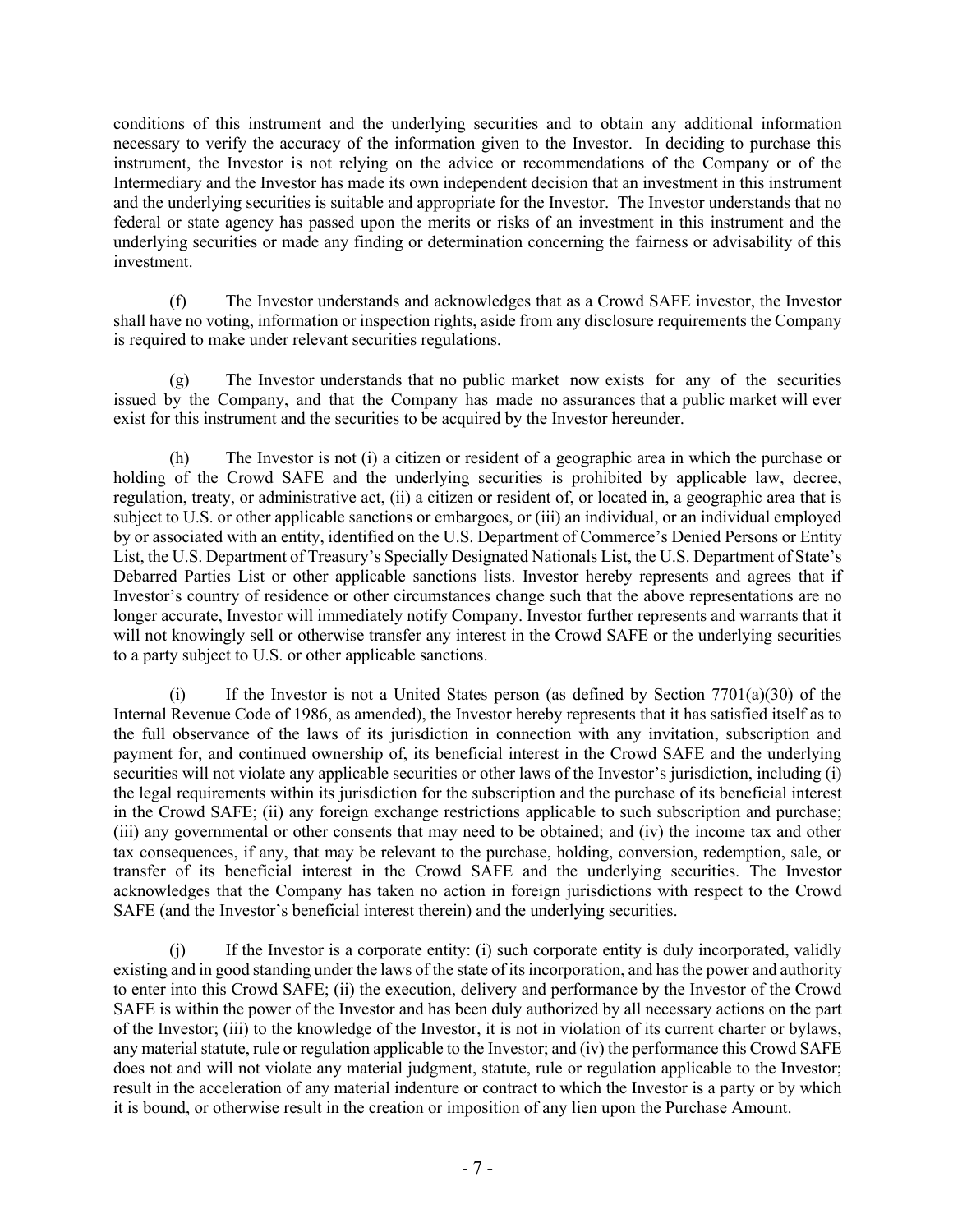(k) The Investor further acknowledges that it has read, understood, and had ample opportunity to ask Company questions about its business plans, "Risk Factors," and all other information presented in the Company's Form C and the offering documentation filed with the SEC.

(l) The Investor represents that the Investor understands the substantial likelihood that the Investor will suffer a **TOTAL LOSS** of all capital invested, and that Investor is prepared to bear the risk of such total loss.

## **5.** *Transfer Restrictions*.

(a) The Investor hereby agrees that during the Lock-up Period it will not, without the prior written consent of the managing underwriter: (A) lend; offer; pledge; sell; contract to sell; sell any option or contract to purchase; purchase any option or contract to sell; grant any option, right, or warrant to purchase; or otherwise transfer or dispose of, directly or indirectly, any units of Equity Interests or any securities convertible into or exercisable or exchangeable (directly or indirectly) for Equity Interests (whether such units or any such securities are then owned by the Investor or are thereafter acquired); or (B) enter into any swap or other arrangement that transfers to another, in whole or in part, any of the economic consequences of ownership of such securities; whether any such transaction described in clause (A) or (B) above is to be settled by delivery of Equity Interests or other securities, in cash, or otherwise.

(b) The foregoing provisions of <u>Section 5(a)</u> will: (x) apply only to the IPO and will not apply to the sale of any of the Company's securities issued to an underwriter pursuant to an underwriting agreement; (y) not apply to the transfer of any Company's securities to any trust for the direct or indirect benefit of the Investor or the immediate family of the Investor, provided that the trustee of the trust agrees to be bound in writing by the restrictions set forth herein, and provided further that any such transfer will not involve a disposition for value; and (z) be applicable to the Investor only if all managers, officers and directors of the Company are subject to the same restrictions and the Company uses commercially reasonable efforts to obtain a similar agreement from all members individually owning more than 5% of the outstanding Common Securities or any securities convertible into or exercisable or exchangeable (directly or indirectly) for Common Securities. Notwithstanding anything herein to the contrary, the underwriters in connection with the IPO are intended third-party beneficiaries of Section 5(a) and will have the right, power and authority to enforce the provisions hereof as though they were a party hereto. The Investor further agrees to execute such agreements as may be reasonably requested by the underwriters in connection with the IPO that are consistent with Section 5(a) or that are necessary to give further effect thereto.

(c) In order to enforce the foregoing covenant, the Company may impose stop transfer instructions with respect to the Investor's registrable securities of the Company (and the Company securities or securities of every other person subject to the foregoing restriction) until the end of the Lock-up Period. The Investor agrees that a legend reading substantially as follows will be placed on all certificates representing all of the Investor's registrable securities of the Company (and the securities of the Company held by every other person subject to the restriction contained in Section 5(a)):

THE SECURITIES REPRESENTED BY THIS CERTIFICATE ARE SUBJECT TO A LOCK-UP PERIOD BEGINNING ON THE EFFECTIVE DATE OF THE COMPANY'S REGISTRATION STATEMENT FILED UNDER THE SECURITIES ACT OF 1933, AS AMENDED, AS SET FORTH IN AN AGREEMENT BETWEEN THE COMPANY AND THE ORIGINAL HOLDER OF THESE SECURITIES, A COPY OF WHICH MAY BE OBTAINED AT THE COMPANY'S PRINCIPAL OFFICE. SUCH LOCK-UP PERIOD IS BINDING ON TRANSFEREES OF THESE SECURITIES.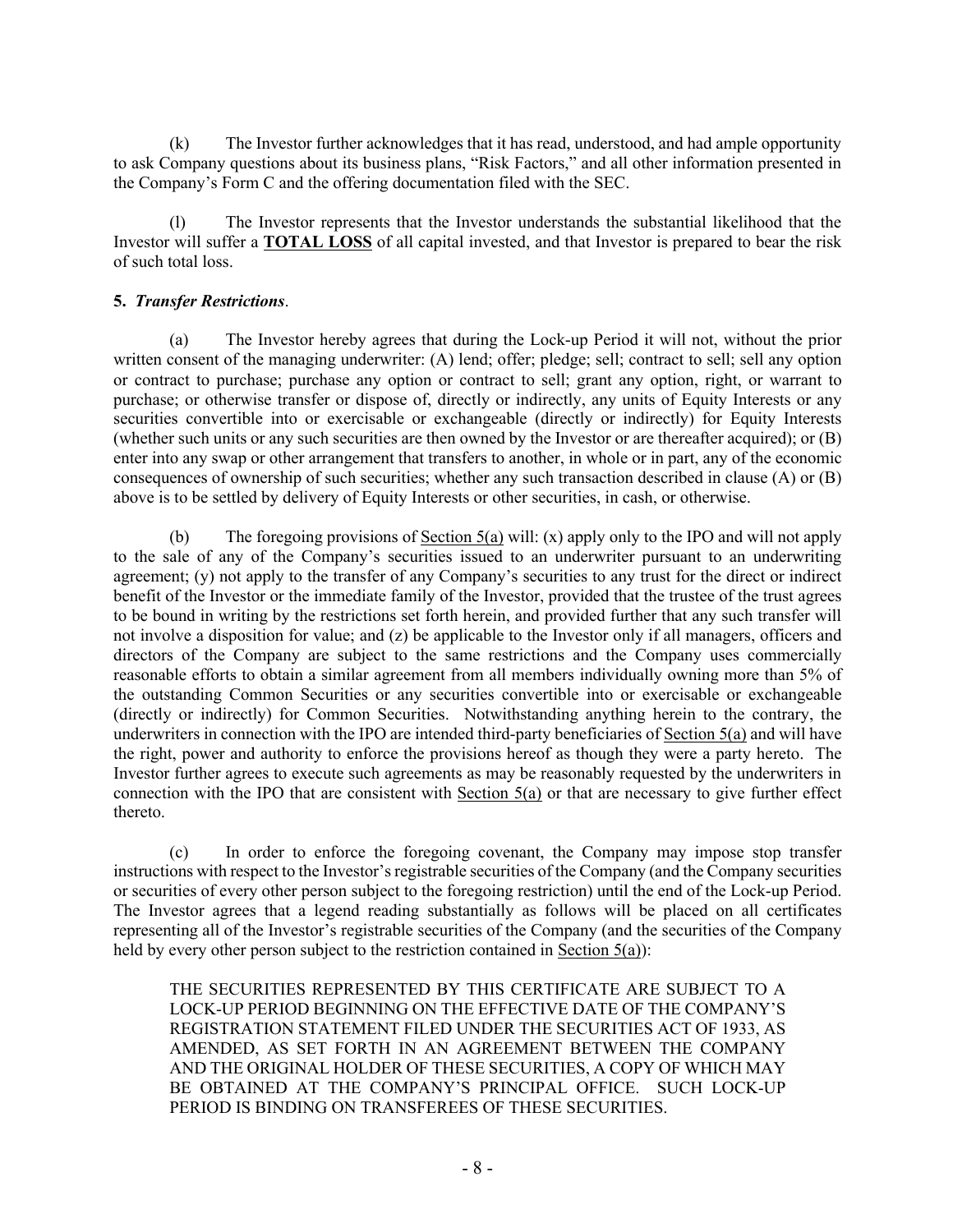(d) Without in any way limiting the representations and warranties set forth in Section 4 above, the Investor further agrees not to make any disposition of all or any portion of this instrument or the underlying securities unless and until the transferee has agreed in writing for the benefit of the Company to make the representations and warranties set out in Section 4 and the undertaking set out in Section 5(a) and:

(i) There is then in effect a registration statement under the Securities Act covering such proposed disposition and such disposition is made in accordance with such registration statement; or

(ii) The Investor shall have notified the Company of the proposed disposition and shall have furnished the Company with a detailed statement of the circumstances surrounding the proposed disposition and, if reasonably requested by the Company, the Investor shall have furnished the Company with an opinion of counsel reasonably satisfactory to the Company that such disposition will not require registration of such securities under the Securities Act.

(e) The Investor agrees that it shall not make any disposition of this instrument or any underlying securities to any of the Company's competitors, as determined by the Company in good faith.

(f) The Investor understands and agrees that the Company will place the legend set forth below or a similar legend on any book entry or other forms of notation evidencing this Crowd SAFE and any certificates evidencing the underlying securities, together with any other legends that may be required by state or federal securities laws, the Company's charter or bylaws, any other agreement between the Investor and the Company or any agreement between the Investor and any third party:

THIS INSTRUMENT HAS BEEN ISSUED PURSUANT TO SECTION 4(A)(6) OF THE SECURITIES ACT OF 1933, AS AMENDED (THE "SECURITIES ACT"), AND NEITHER IT NOR ANY SECURITIES ISSUABLE PURSUANT HERETO HAVE BEEN REGISTERED UNDER THE SECURITIES ACT OR THE SECURITIES LAWS OF ANY STATE. THESE SECURITIES MAY NOT BE OFFERED, SOLD OR OTHERWISE TRANSFERRED, PLEDGED OR HYPOTHECATED EXCEPT AS PERMITTED BY RULE 501 OF REGULATION CROWDFUNDING UNDER THE SECURITIES ACT AND APPLICABLE STATE SECURITIES LAWS OR PURSUANT TO AN EFFECTIVE REGISTRATION STATEMENT OR EXEMPTION THEREFROM.

### **6.** *Miscellaneous*

(a) The Investor agrees to take any and all actions determined in good faith by the Company's board of managers or equivalent governance body to be advisable to reorganize this instrument and any Equity Interests issued pursuant to the terms of this instrument into a special purpose vehicle or other entity designed to aggregate the interests of holders of Crowd SAFEs.

(b) Any provision of this instrument may be amended, waived or modified only upon the written consent of either (i) the Company and the Investor, or (ii) the Company and the majority of the Investors (calculated based on the Purchase Amount of each Investors Crowd SAFE).

(c) Any notice required or permitted by this instrument will be deemed sufficient when delivered personally or by overnight courier or sent by email to the relevant address listed on the signature page, or 48 hours after being deposited in the U.S. mail as certified or registered mail with postage prepaid,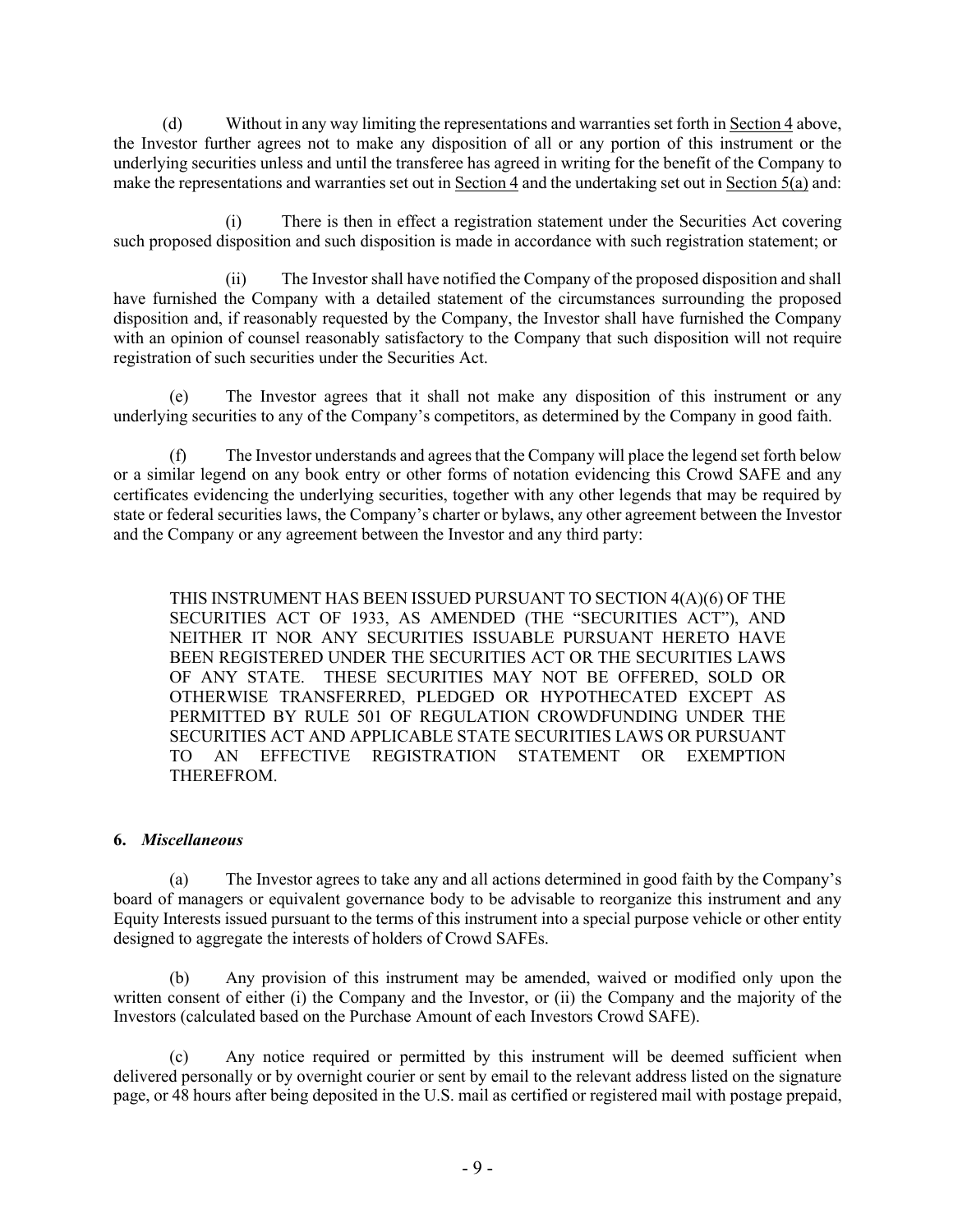addressed to the party to be notified at such party's address listed on the signature page, as subsequently modified by written notice.

(d) The Investor is not entitled, as a holder of this instrument, to vote or receive dividends or be deemed the holder of Equity Interests for any purpose, nor will anything contained herein be construed to confer on the Investor, as such, any of the rights of a member of the Company or any right to vote for the election of directors/manager(s) or upon any matter submitted to member at any meeting thereof, or to give or withhold consent to any corporate action or to receive notice of meetings, or to receive subscription rights or otherwise until units have been issued upon the terms described herein.

(e) Neither this instrument nor the rights contained herein may be assigned, by operation of law or otherwise, by either party without the prior written consent of the other; *provided, however*, that this instrument and/or the rights contained herein may be assigned without the Company's consent by the Investor to any other entity who directly or indirectly, controls, is controlled by or is under common control with the Investor, including, without limitation, any general partner, managing member, officer or director of the Investor, or any venture capital fund now or hereafter existing which is controlled by one or more general partners or managing members of, or units the same management company with, the Investor; and *provided, further*, that the Company may assign this instrument in whole, without the consent of the Investor, in connection with a reincorporation to change the Company's domicile or organizational form.

(f) In the event any one or more of the terms or provisions of this instrument is for any reason held to be invalid, illegal or unenforceable, in whole or in part or in any respect, or in the event that any one or more of the terms or provisions of this instrument operate or would prospectively operate to invalidate this instrument, then such term(s) or provision(s) only will be deemed null and void and will not affect any other term or provision of this instrument and the remaining terms and provisions of this instrument will remain operative and in full force and effect and will not be affected, prejudiced, or disturbed thereby.

(g) All securities issued under this instrument may be issued in whole or fractional parts, in the Company's sole discretion.

(h) All rights and obligations hereunder will be governed by the laws of the State of Texas, without regard to the conflicts of law provisions of such jurisdiction.

(i) Any dispute, controversy or claim arising out of, relating to or in connection with this instrument, including the breach or validity thereof, shall be determined by final and binding arbitration administered by the American Arbitration Association (the "**AAA**") under its Commercial Arbitration Rules and Mediation Procedures ("**Commercial Rules**"). The award rendered by the arbitrator shall be final, non-appealable and binding on the parties and may be entered and enforced in any court having jurisdiction. There shall be one arbitrator agreed to by the parties within twenty (20) days of receipt by respondent of the request for arbitration or, in default thereof, appointed by the AAA in accordance with its Commercial Rules. The place of arbitration shall be within twenty-five (25) miles of the Company's principal place of business. Except as may be required by law or to protect a legal right, neither a party nor the arbitrator may disclose the existence, content or results of any arbitration without the prior written consent of the other parties.

(j) The parties acknowledge and agree that for United States federal and state income tax purposes this Crowd SAFE is, and at all times has been, intended to be characterized as stock, and more particularly as common stock for purposes of Sections 304, 305, 306, 354, 368, 1036 and 1202 of the Internal Revenue Code of 1986, as amended. Accordingly, the parties agree to treat this Crowd SAFE consistent with the foregoing intent for all United States federal and state income tax purposes (including, without limitation, on their respective tax returns or other informational statements).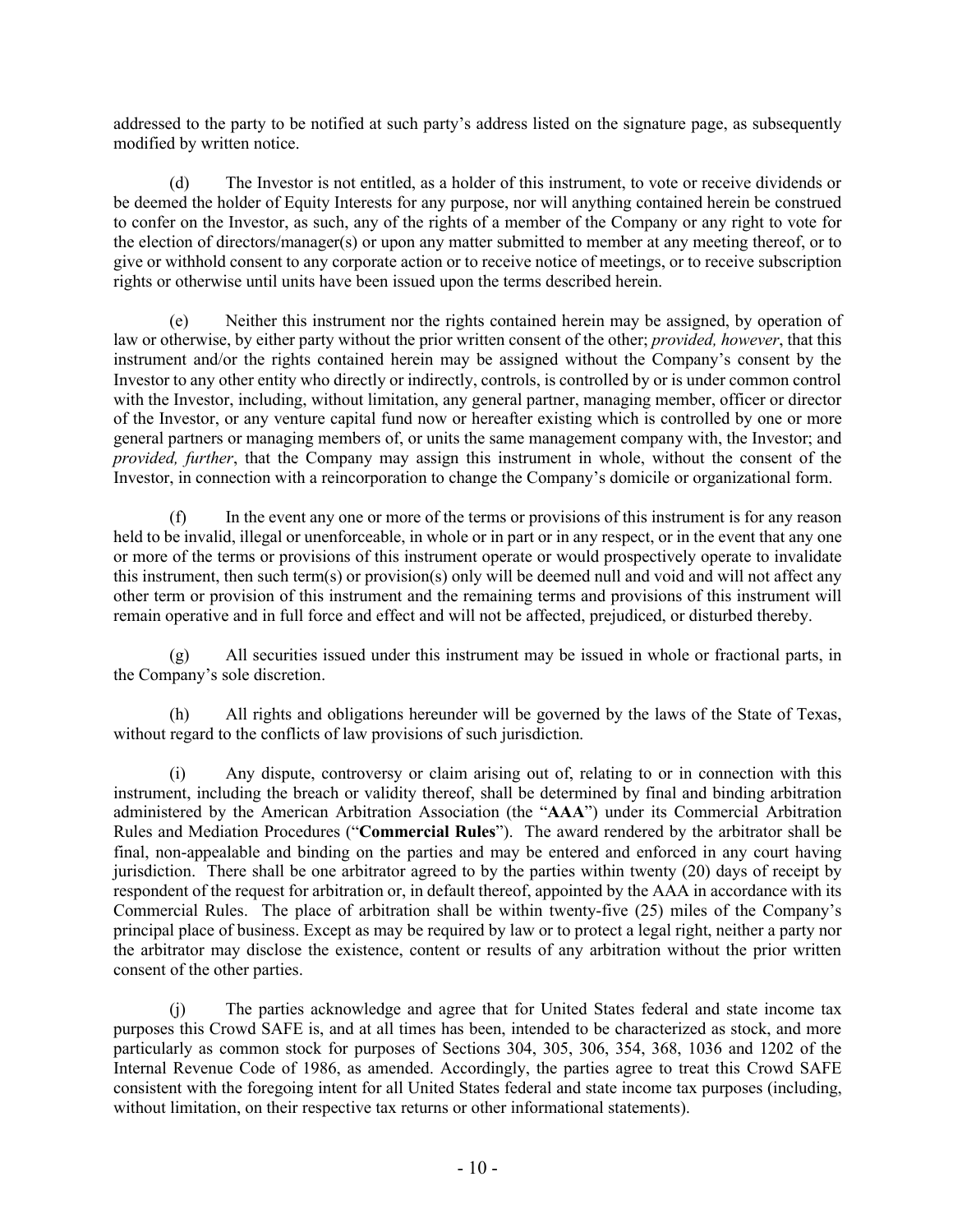(k)The Investor agrees any action contemplated by this Crowd SAFE and requested by the Company must be completed by the Investor within thirty (30) calendar days of receipt of the relevant notice (whether actual or constructive) to the Investor.

(*Signature page follows*)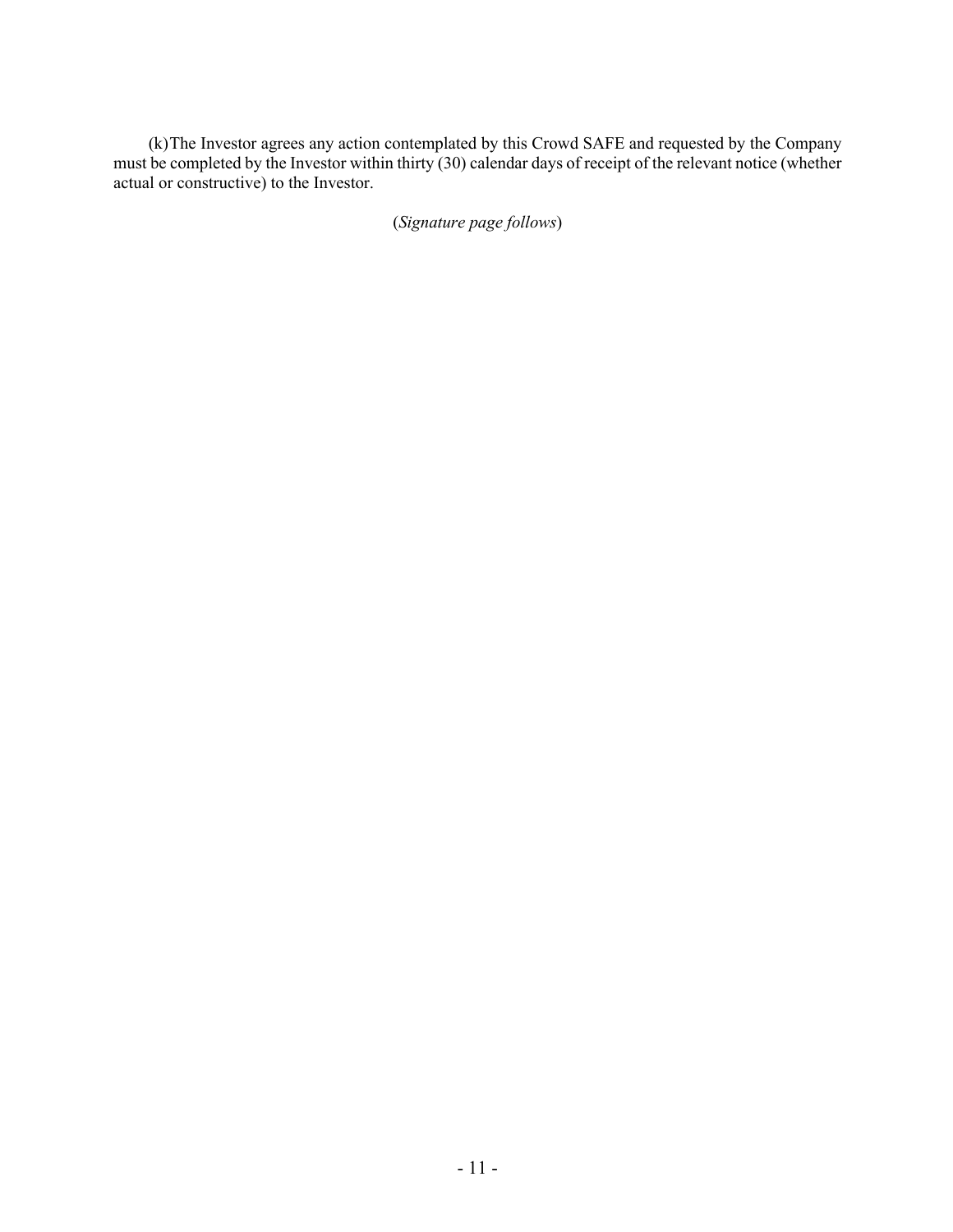IN WITNESS WHEREOF, the undersigned have caused this instrument to be duly executed and delivered.

## **TYLA-SIMONE'S WINGS LLC**

By: Name: Monique Crayton Title: Chief Operating Officer Address: 7322 Southwest Freeway, Suite 180, Houston, TX 77074 Email: m.crayton@siennasauceco.com

**INVESTOR:** By: Name: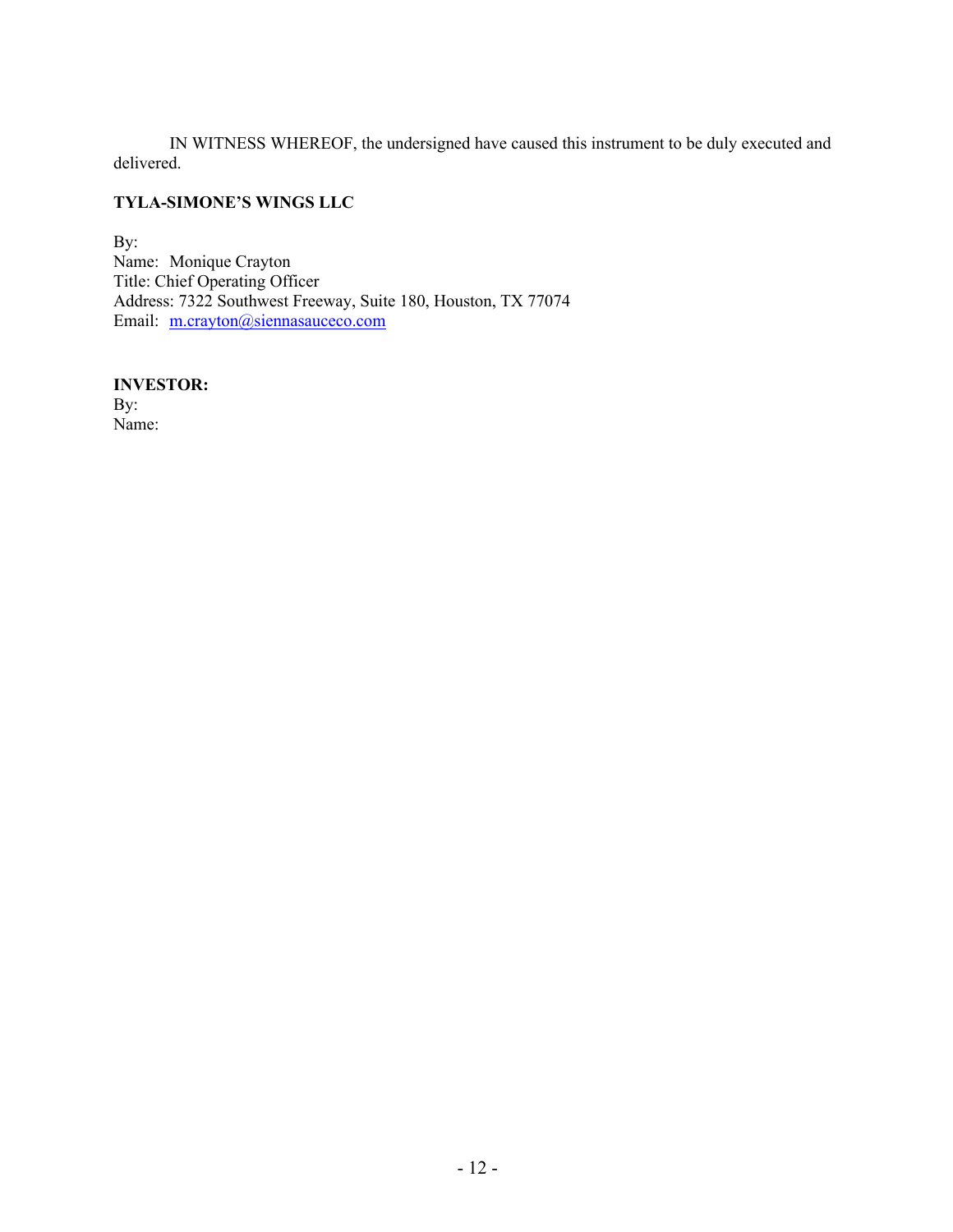### **Exhibit A – CF Shadow Unit Proxy**

#### **Irrevocable Proxy**

Reference is hereby made to a certain Crowdfunding Simple Agreement for Future Equity (the "*Crowd*  **SAFE**") dated **[Date of Crowd SAFE]** between Tyla-Simone's Wings LLC, a Texas limited liability company (the "*Company*") and [Investor Name] ("*Member").* Capitalized terms used but not defined herein shall have the respective meanings ascribed thereto in the Crowd SAFE. In connection with a conversion of Member's investment in the Crowd SAFE into Equity Interests of a CF Shadow Series (as defined in the Crowd SAFE) pursuant to the Crowd SAFE, the Member and OpenDeal Portal LLC (the "*Intermediary*") as another holder of Equity Interests of a CF Shadow Series hereby agree as follows:

### **1) Grant of Irrevocable Proxy**.

- a) With respect to all of the units of Equity Interests of CF Shadow Series owned by the Member as of the date of this Irrevocable Proxy or any subsequent date (the "*Units*"), Member hereby grants to Intermediary an irrevocable proxy under Section 357 of the Texas Limited Liability Company Act to vote the Units in any manner that the Intermediary may determine in its sole and absolute discretion. For the avoidance of doubt, the Intermediary, as the holder ("*Holder*") of the irrevocable proxy (rather than the Member) will vote the Units with respect to all member meetings and other actions (including actions by written consent in lieu of a meeting) on which holders of Units may be entitled to vote. The Intermediary hereby agrees to vote all Units consistently with the majority of the Equity Interests on which the CF Shadow Series is based. This proxy revokes any other proxy granted by the Member at any time with respect to the Units.
- b) The Intermediary shall have no duty, liability or obligation whatsoever to the Member arising out of the Intermediary's exercise of this irrevocable proxy. The Member expressly acknowledges and agrees that (i) the Member will not impede the exercise of the Intermediary's rights under this irrevocable proxy and (ii) the Member waives and relinquishes any claim, right or action the Member might have, as a member of the Company or otherwise, against the Intermediary or any of its affiliates or agents (including any directors, officers, managers, members, and employees) in connection with any exercise of the irrevocable proxy granted hereunder.
- c) This irrevocable proxy shall expire as to those Units on the earlier of (i) the date that such Units are converted into Common Securities of the Company or (ii) the date that such Units are converted to cash or a cash equivalent, but shall continue as to any Units not so converted.
- **2) Legend**. The Member agrees to permit an appropriate legend on certificates evidencing the Units or any transfer books or related documentation of ownership reflecting the grant of the irrevocable proxy contained in the foregoing Section 1.
- **3) Representations and Warranties**. The Member represents and warrants to the Intermediary as follows:
	- a) The Member has all the necessary rights, power and authority to execute, deliver and perform his obligations under this Irrevocable Proxy. This Irrevocable Proxy has been duly executed and delivered by the Member and constitutes such Member's legal and valid obligation enforceable against the Member in accordance with its terms.